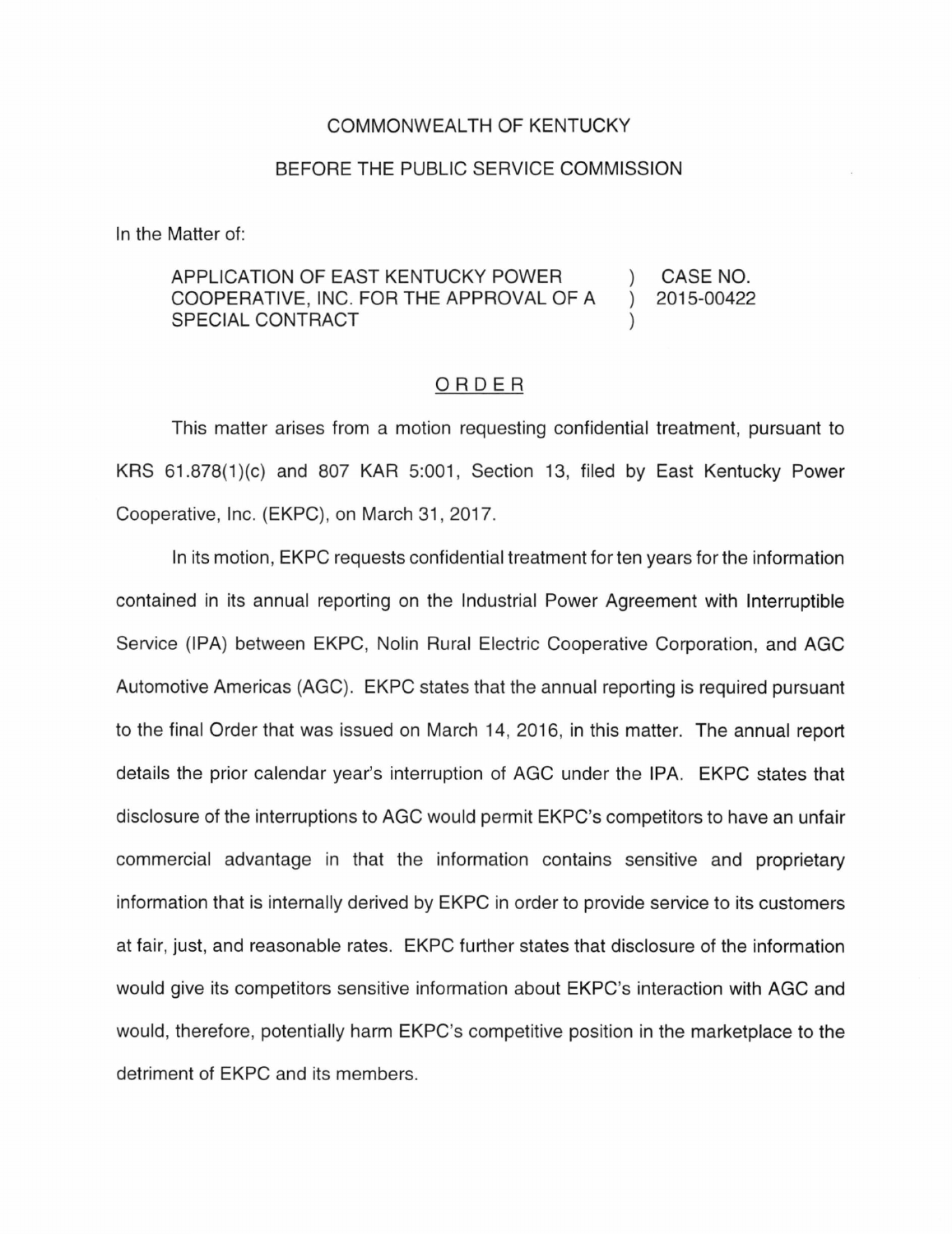Having carefully considered the motion and the materials at issue, the Commission finds that the designated materials in EKPC's confidentiality motion meet the criteria for confidential treatment and are exempted from public disclosure pursuant to KRS 61 .878(1 )(c)(1) and 807 KAR 5:001 , Section 13.

IT IS THEREFORE ORDERED that:

1. EKPC's March 31 , 2017 motion for confidential treatment is granted.

2. The designated materials for which EKPC seeks confidential treatment in its March 31, 2017 motion shall not be placed in the public record or made available for public inspection for ten years or until further Orders of this Commission.

3. Use of the materials in question in any Commission proceeding shall be in compliance with 807 KAR 5:001, Section 13(9).

4. EKPC shall inform the Commission if the materials in question become publicly available or no longer qualify for confidential treatment.

5. If a non-party to this proceeding requests to inspect the materials granted confidential treatment by this Order and the period during which the materials have been granted confidential treatment has not run, then EKPC shall have 30 days from receipt of written notice of the request to demonstrate that the materials still fall within the exclusions from disclosure requirements established in KRS 61.878. If EKPC is unable to make such demonstration, the requested materials shall be made available for inspection. Otherwise, the Commission shall deny the request for inspection.

6. The Commission shall not make the requested materials available for inspection for 30 days following an Order finding that the materials no longer qualify for confidential treatment in order to allow EKPC to seek a remedy afforded by law.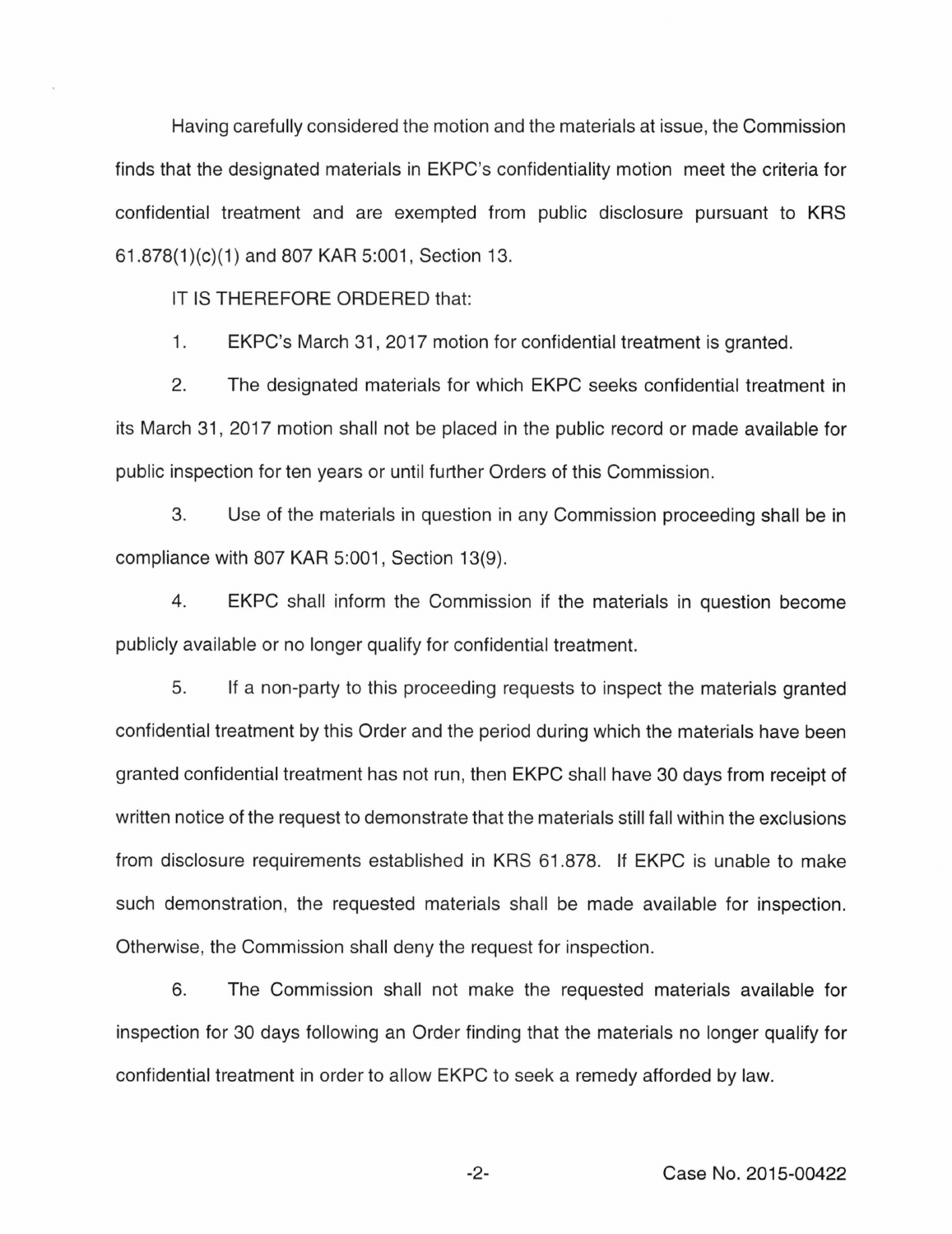By the Commission



ATTEST:

Quen R. Punson

Executive Director

Case No. 2015-00422